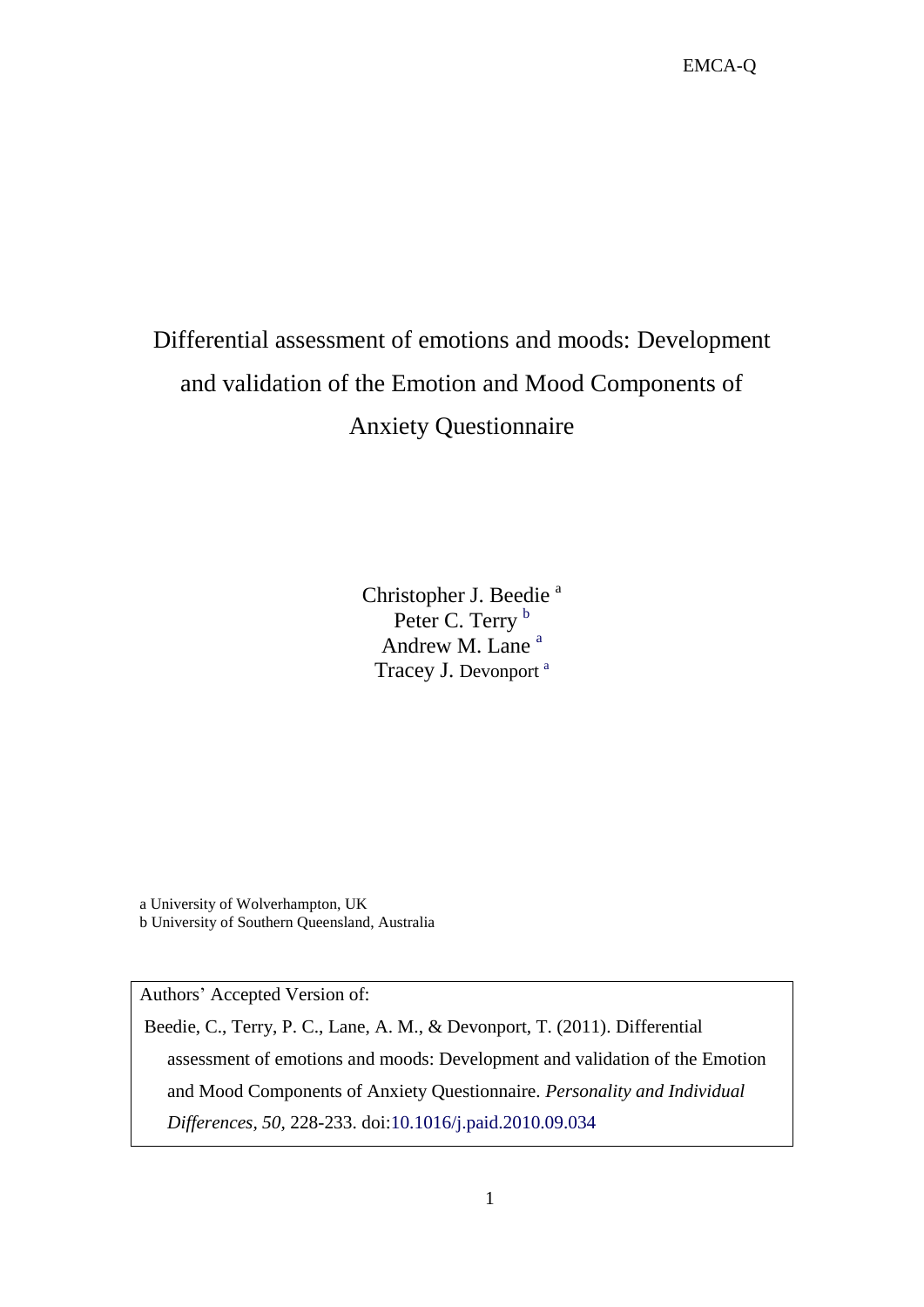## Abstract

Our research assessed whether mood and emotion can be measured as distinct constructs. Development and validation of the Emotion and Mood Components of Anxiety Questionnaire (EMCA-Q) is reported. We based the questionnaire on a subjective-contextual model of emotion-mood distinctions, which specifies that differentiation of the emotion of anxiety from an anxious mood should reflect an individual's awareness of the context in which the respective feeling states occur. In study 1, we describe the development of the 10-item, two factor EMCA-Q. In study 2, we use confirmatory factor analysis to provide support for the factorial validity of the scale. In study 3, we provide preliminary evidence of construct validity by demonstrating that students preparing to submit their thesis reported significantly higher scores of anxious emotion about their thesis than anxious mood. Findings suggested that emotion and mood might be distinguished empirically in line with theoretical predictions when subjective-contextual information used to distinguish between the two states was assessed.

Key words: confirmatory factor analysis; measurement; psychometric; validity; affect; stress; emotion; mood.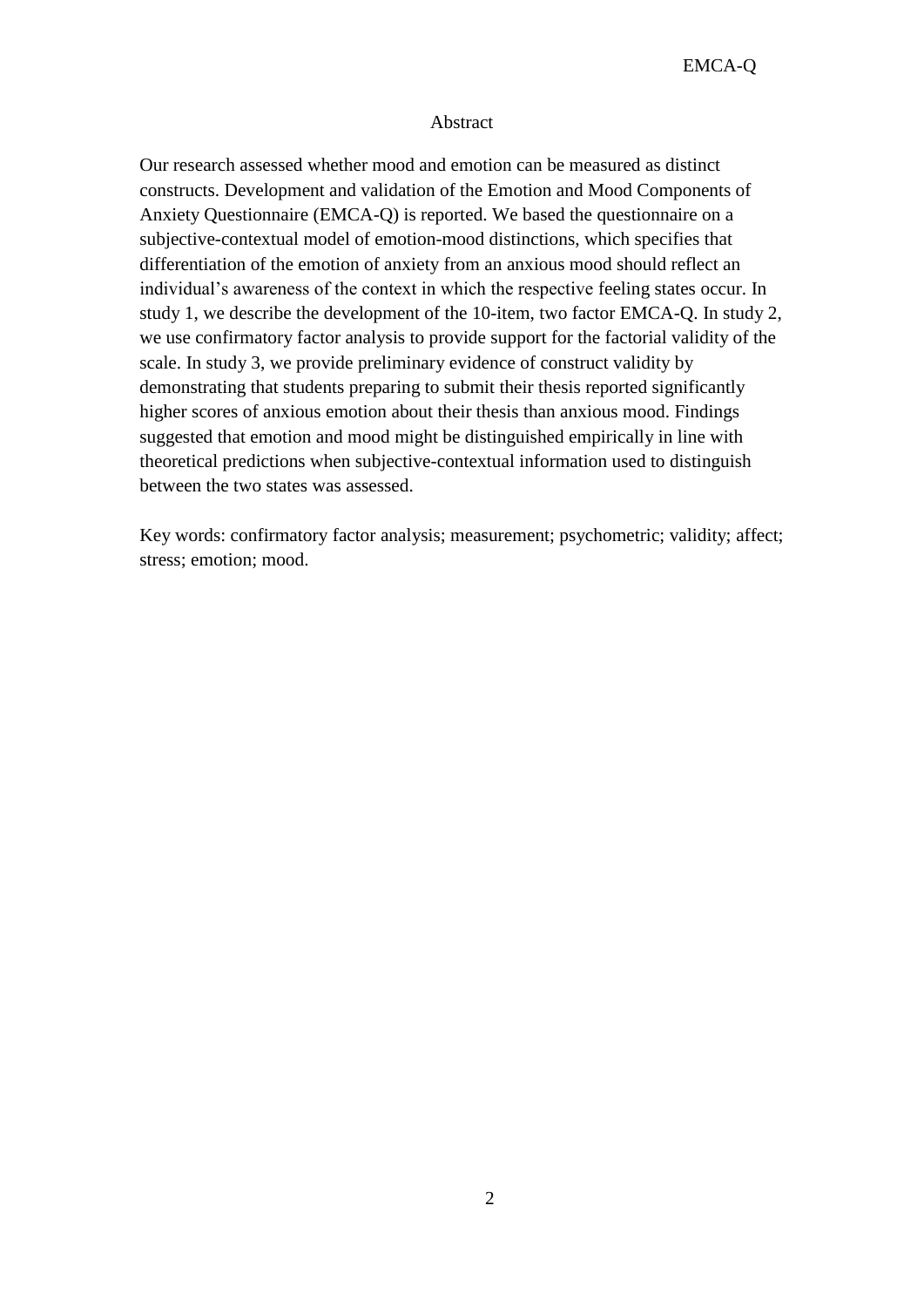#### **1. Introduction**

The conceptualisation of emotion and mood as distinct phenomena has received much attention in the psychology and philosophy literatures. Historically, differentiation of emotion from mood has been problematic both conceptually and, in particular, in terms of measurement. In everyday speech, feeling states such as anxiety can be described as either an emotion or a mood; we can experience the emotion of anxiety or be in an anxious mood. This semantic problem reflects the close similarity of the two constructs given that, from the perspective of the person experiencing them, the emotion of anxiety and an anxious mood may feel identical (Watson, 2000).

Previous approaches to distinguishing emotion from mood in the academic literature have focused on structural distinctions, such as contrasting the brief intensity of an emotion with the more enduring and diffuse nature of a mood (Watson & Clark, 1997). Despite their intuitive appeal, none of the proposed emotion-mood distinctions are supported by published data, nor is there an accepted methodology for use in investigating the issue. Several measures of either emotion *or* mood have been published (see Matthews, Jones, & Chamberlain, 1990; Power, 2006; Watson, Clark, & Tellegen, 1988), although none of them distinguish between the two constructs. This is perhaps because the development of a differential scale requires a theoretical framework that clearly operationalizes emotion-mood distinctions beyond simple structural criteria.

The complexity of distinguishing emotion from mood should not be underestimated, especially given the volume of research interest in the topic. Beedie, Terry, and Lane (2005) addressed this issue by firstly conducting a content analysis of 65 published works that offered distinctions between emotion and mood. They also used qualitative methods to investigate emotion-mood distinctions among a sample of 106 non-academic participants, arguing for the utility of folk theory (see Colman, 2001) in conceptual development. The authors reported a high level of agreement between academic and non-academic opinions in both the nature and direction of potential distinguishing criteria. They identified eight distinguishing themes, with duration, intentionality, cause, consequences, and function cited most frequently, and intensity, physiology, and awareness of cause cited less frequently. In summarising, the authors proposed that emotion and mood can be distinguished empirically if the subjective context of the affective responses (i.e., the individual"s awareness of the antecedents, focus, and likely consequences) is also assessed in line with theoretical distinctions.

Subsequently, Beedie (2007) proposed that the subjective context in which an individual experiences feelings such as anxiety or anger determines whether they should be interpreted as emotions or moods. This proposal extended the work of Clore (1994) who explained how emotion and mood could feel similar but be perceived as different constructs. Subjective context also influence the availability of strategies to regulate such feelings. For example, if a person feels angry following an argument with a partner, there is an opportunity to re-appraise the context surrounding the argument and potentially attenuate the anger. By contrast, if a person feels angry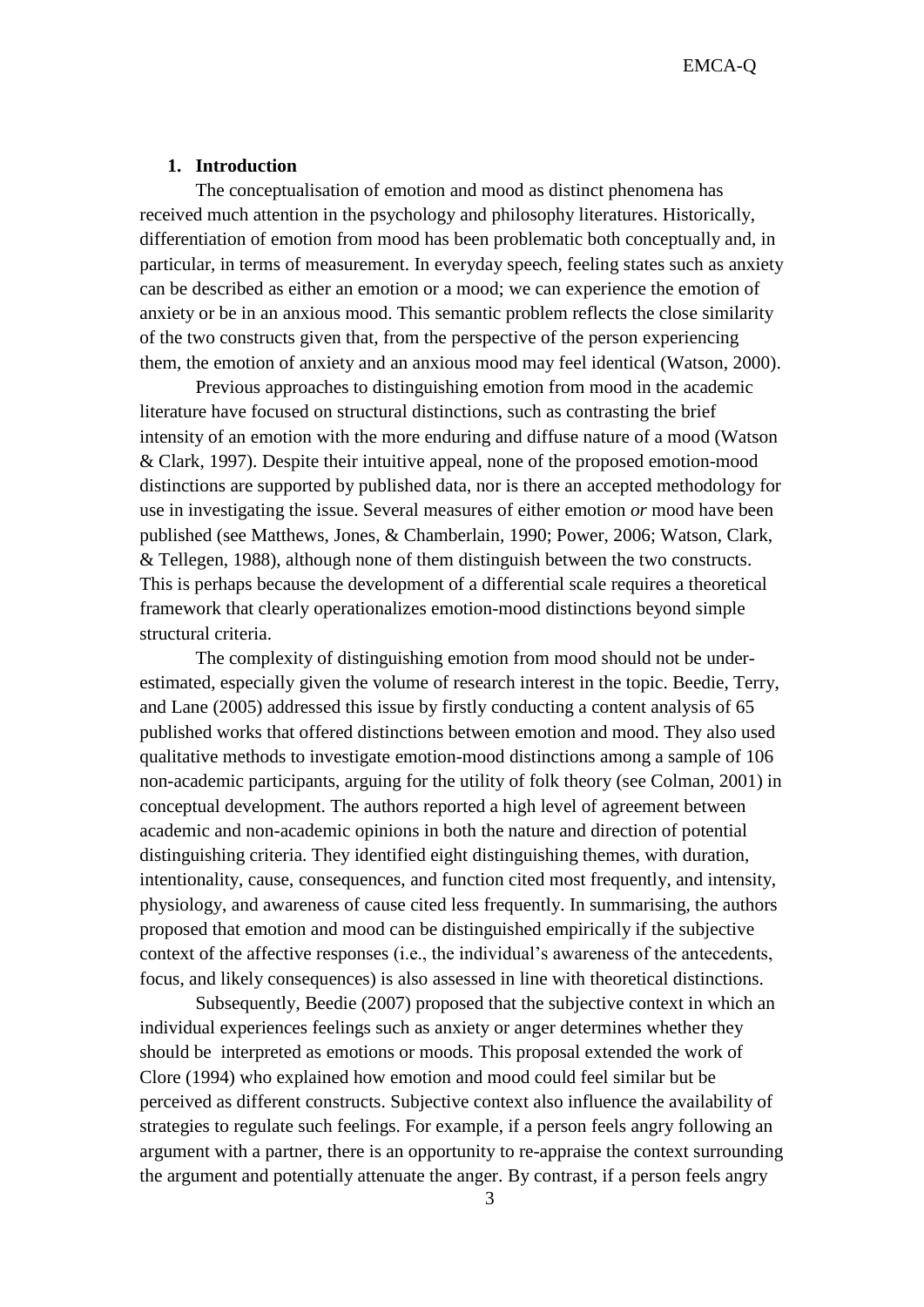but cannot identify a cause of those feelings, its focus will be unconstrained. If the person can identify the cause of feelings, then he or she could attempt to re-appraise its meaning, whereas if the perceive cause is not known, suppression of feelings is the likely regulation strategy (Gross & John, 2003).

When the criteria identified by Beedie et al. (2005) are applied to existing measures, it is apparent why no published data are available to demonstrate emotion and mood distinctions. Most scales use single adjective items that assess affective responses without providing contextual information (Power, 2006). Although it is tempting to infer emotion-mood distinctions from structural information relating to duration or intensity of feelings, which is included in some scales, this is not reliable. Using anxiety as an example, irrespective of whether the response timeframe suggests short duration (how do you feel *right now*) or enduring feelings (how have you felt *this week*), no information as to whether the anxiety is an emotion or a mood is available. A *right now* format does not distinguish between a current mood and a current emotion, and a *this week* format does not clarify whether the respondent has been in the same anxious mood or emotionally anxious about the same thing during that period. Likewise the intensity of responses is unhelpful. Although it is tempting to assume that low intensity anxiety is a mood and high intensity anxiety an emotion, the respondent could be mildly emotionally anxious or in an intensely anxious mood.

Figure 1 graphically represents the criteria identified by Beedie et al. (2005) for distinguishing emotion from mood. A proposed 5-stage process commences with recognition of an affective response that may or may not register in consciousness. In stage 3, the appraisal stage, the person seeks to determine the cause of feelings and in stage 4 decides whether action is to be taken. Stage 5 is a behavioral response, which also serves as a feedback loop to the initial affective response. The present study applied the model to the development of a questionnaire to distinguish an anxious mood from the emotion of anxiety. To validate our measure, we report the findings of three studies. In study 1, we report the development of the content validity of items. In study 2, we test the hypothesized factor structure using confirmatory factor analysis in academic and competitive settings. In stage 3, we test changes in mood and emotions over time in relation to a personally meaningful stressor.

#### Figure 1 here

\_\_\_\_\_\_\_\_\_\_\_

 $\overline{\phantom{a}}$ 

Although any one of several discrete feeling states could have been chosen as the "vehicle" state for distinguishing emotion from mood, anxiety was selected because it is a common affective response among several populations of interest. Anxiety also has theoretical emotion and mood components. For example, performance anxiety is an emotion as generally conceived (i.e., both caused by, and about, something), whereas 'free-floating' anxiety is a prototypical mood (i.e., diffuse and not about any particular thing) (Zajonc, 1984; Watson, 2000).

# **2. Study 1: Development of the EMCA-Q**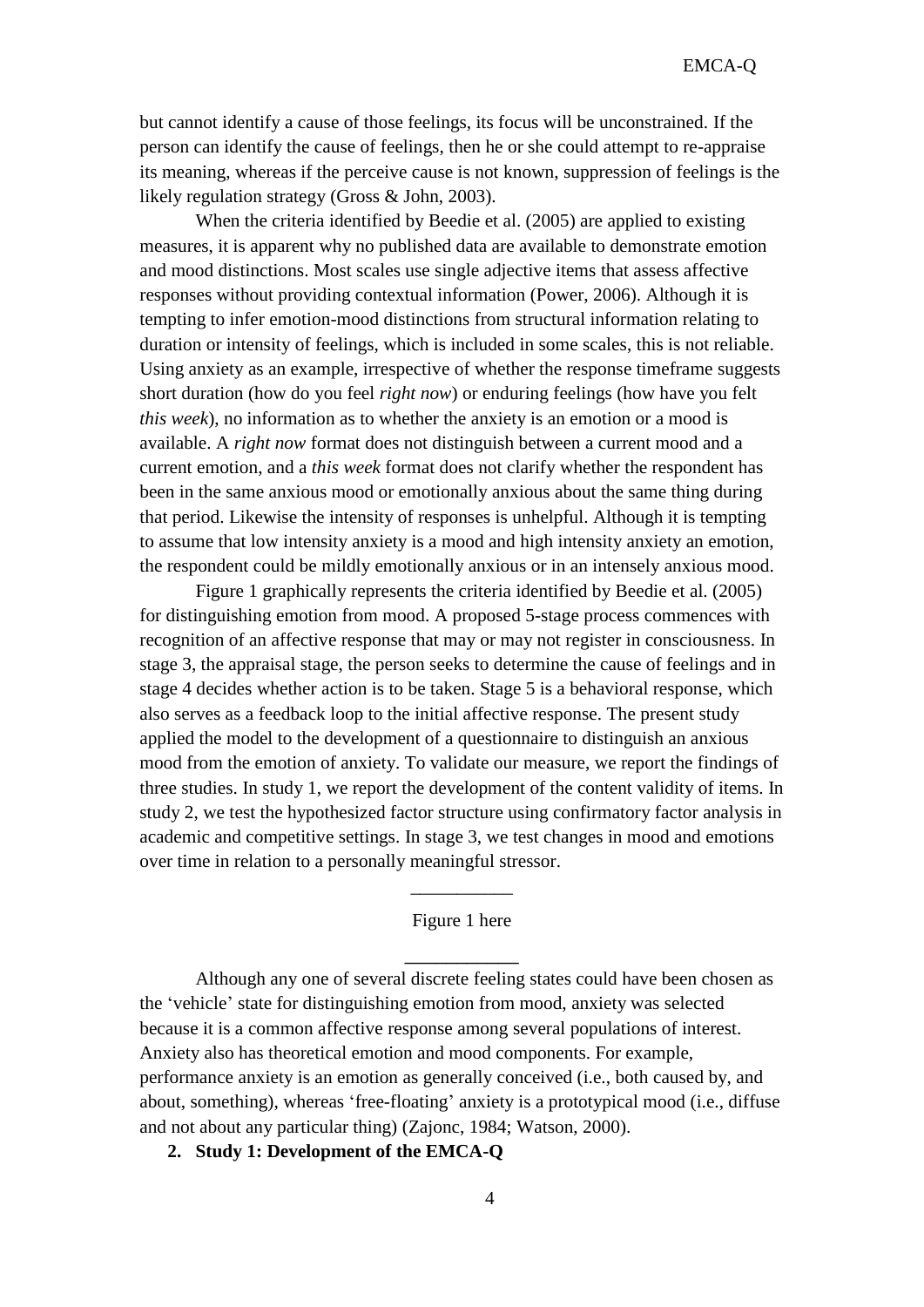Using the model in Figure 1, an emotion is defined as a feeling caused by a specific object and focused on that object (i.e., it is *about* the object). Emotions have behavioral consequences. Mood is defined as a set of feelings that are neither caused by nor focused on a specific object. Moods have cognitive consequences. The definitions are independent of structural criteria such as intensity and duration.

## *2.1 Item development*

To facilitate the development of anxiety-related items appropriate to the target population we recruited 20 student-athletes (Age:  $M = 21.4$ ,  $SD = 4.5$  yr,, Male  $n = 11$ , Female,  $n = 9$ ), all of whom had competed in sport to regional level and passed academic qualifications to enable entry onto a degree program. Participants were asked to suggest adjectives that best describe feelings they experience in stressful situations, such as sports competitions, academic examinations or before important deadlines. The most frequently cited feelings included "anxious", "unconfident", "edgy", and "tense".

We extended this adjective list by incorporating words from several lexical taxonomies found in the general psychology literature (e.g., Ortony, Clore, & Foss, 1987; Power, 2006; Russell, 1989) and sport psychology literature (Jones, Lane, Bray, Uphill, & Catlin, 2005; Terry, Lane, & Fogarty, 2003). Ambiguous items, including descriptors of physical states (e.g., "tense"), cognitive states (e.g., "concerned") and descriptive states (e.g., "vulnerable") were removed, as recommended by Ortony et al. (1987). "Concerned", for example, might relate to feeling anxious but it could also be interpreted as meaning "interested".

The resultant stimulus list included 37 anxiety-related adjectives. Subsequently, we asked 96 student-athletes ( $M = 19.78$  yr.,  $SD = 1.37$  yr., Male  $n =$ 56; Female  $n = 40$ ) to identify those items they most associated with emotional responses in sport and academic situations. The five most frequently experienced feelings were "anxious", "nervous", "apprehensive", "worried", and "self-doubting".

These descriptors were incorporated into two 5-item scales of statements describing emotion and mood, in line with the model shown in Table 1. Emotionalanxiety items reflected a focus on particular events and goals, whereas anxious-mood items were phrased to reflect feelings that were neither caused by nor focused on a particular event. Participants were asked to rate how they were feeling *right now*. Items were scored on a 4-point likert scale ranging from  $0 =$  "not at all" to 4 "very much so".

## Table 1 here

 $\overline{\phantom{a}}$ 

\_\_\_\_\_\_\_\_\_\_

The 10 items, along with their respective context (see Tables 2 and 3), were subsequently tested for factorial validity using confirmatory factor analysis (CFA).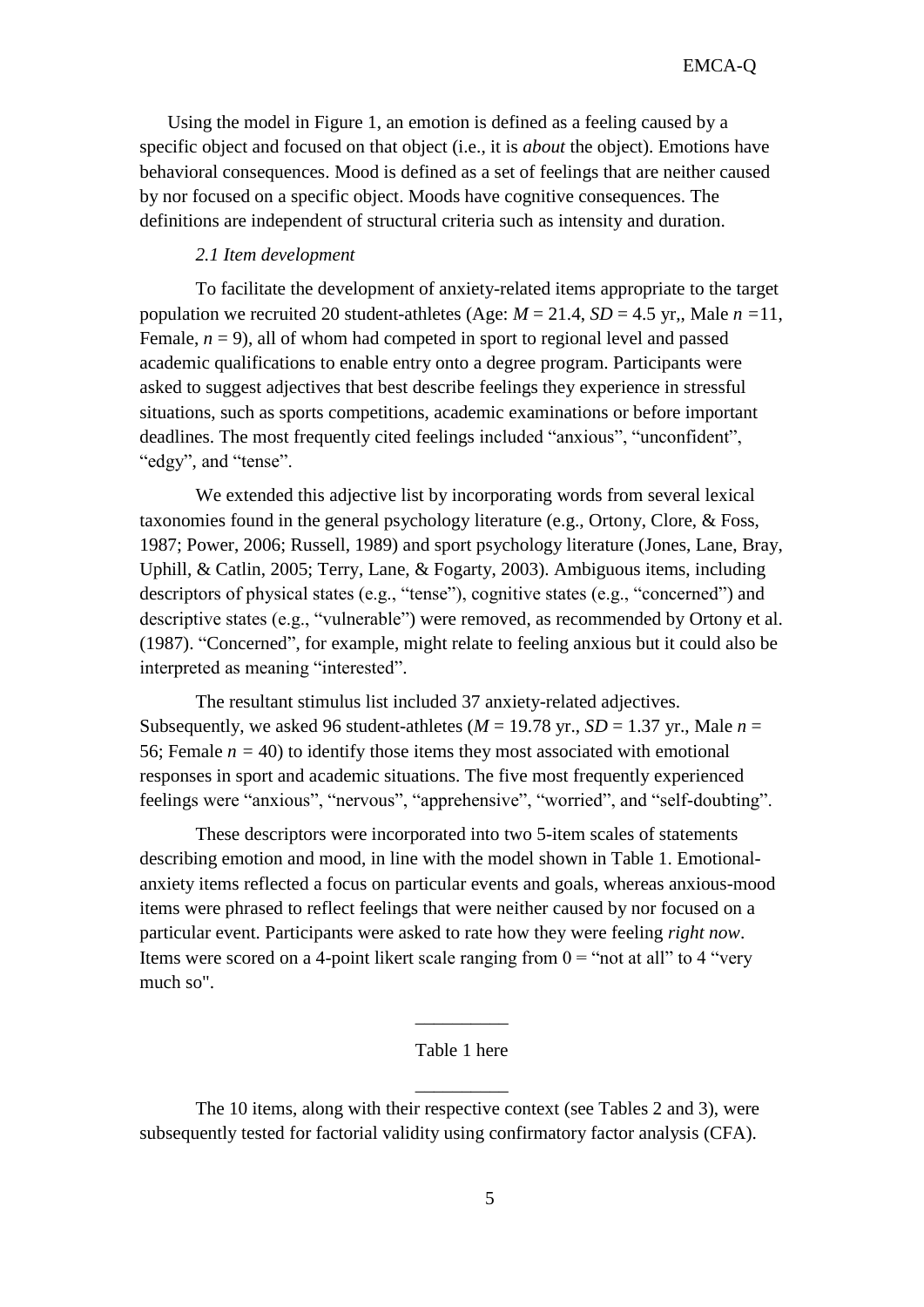Consistent with theoretical predictions, we hypothesized that the emotion and mood items would form independent factors across two different samples.

#### **Study 2: Test of factorial validity**

#### *2.1 Method*

We tested the factorial validity of the EMCA-O by administering the measure to two independent samples. The scale was worded to be specific for sports performance (sample 1) and academic assessment (sample 2) situations.

Participants in sample 1 were 190 student athletes ( $M = 21.9$  yr.,  $SD = 3.8$  yr., (Male  $n = 109$ , Female,  $n = 89$ ),) studying for undergraduate degrees in sport and exercise science at a university in London. Participants were instructed to recall an event in which they had competed in the past three months. To facilitate an accurate recollection of pre-competition anxiety, participants were encouraged to recount the precise details of the period of time leading up to the event in question. Ekman and Davidson (1994) suggested that people tend to remember emotionally-charged events well, and retrospective measures of anxiety have been shown to be reliable up to three months after competition (Hanin & Syrja, 1996). Participants completed the EMCA-Q after recalling how they felt immediately prior to the competition.

Participants in sample 2 were 300 undergraduate and graduate students at a London university ( $M = 24.7$  yr.,  $SD = 2.4$ , Male  $n = 141$ , Female  $n = 159$ ). Students completed an exam-specific version of the EMCA-Q approximately 20 minutes before commencing the final examinations of their degree. After gaining ethical clearance from the institute of the first author, written informed consent was obtained from all participants.

We assessed model fit with the comparative fit index (CFI) and the standardized root mean-squared residual (SRMR) using fit benchmarks suggested by Hu and Bentler (1999). Three theoretically-driven models were tested; a correlated two-factor model of five items each, an uncorrelated two-factor model of five items each, and a single-factor model of anxiety that included all 10 items which, if supported, would suggest that the measure could not distinguish between the two constructs. We hypothesized that the two-factor correlated model would show the best fit as it specified a degree of conceptual independence, whilst recognizing that mood and emotion are often experienced simultaneously (Parkinson, Totterdell, Briner, & Reynolds, 1996). It is acknowledged that we could have tested alternative models such as those that could be generated from exploratory factor analysis, we restricted our analysis to the primary theoretical issues.

## *3.2 Results and discussion*

Preliminary analyses indicated that data were not normally distributed in either sample (Sample 1, Mardia = 5.08; Sample 2, Mardia = 16.10), hence the robust estimation method (RCFI) was used. As shown in Table 3, CFA results provided support for the correlated model in both samples, although fit indices were marginal.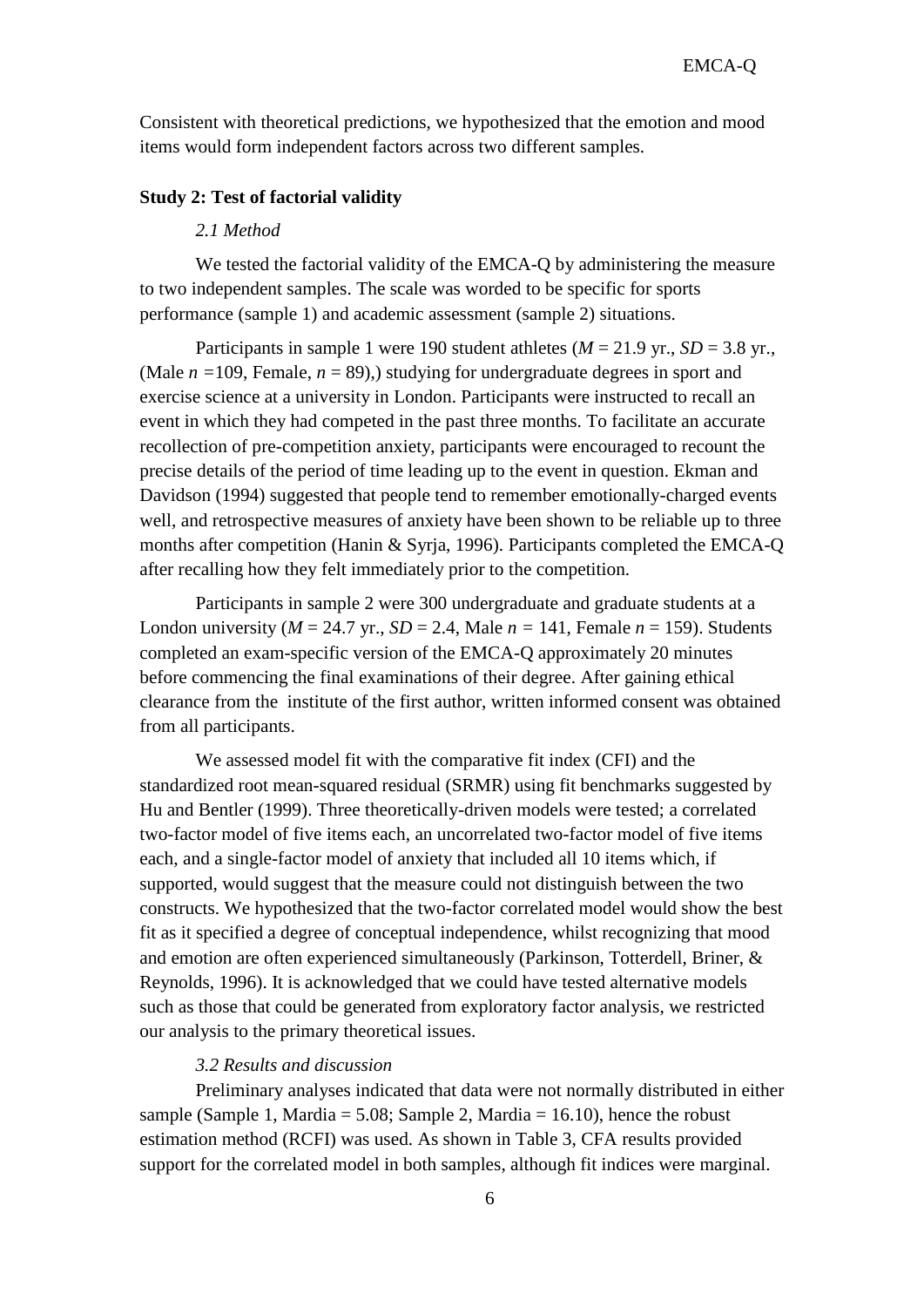Support for the correlated model indicated that emotion and mood states tend to cooccur (emotion-mood:  $r = .72$ ,  $P < .01$ ) as suggested by Beedie et al. (2005). Both alpha coefficients were acceptable (emotion  $= .82$ , mood  $= .71$ ), suggesting two internally reliable factors. Given the transient nature of mood and emotion, alpha coefficients are preferred to test-rest design. Results were consistent with the notion that an individual in an anxious mood is more likely to experience the emotion of anxiety in specific situations, while the factors that elicited that emotion, or the emotion itself, may simultaneously contribute to the development of an anxious mood. It has been argued that the affective residue from one situation influences the appraisal process of a subsequent one, in which case the individual cannot attribute the cause of feelings to one event or object (Lane & Terry, 2000; Parkinson et al., 1996). It should be noted that the uncorrelated model showed poor fit indices. This suggests that anxious feelings have a common core regardless of whether they are perceived to be linked to a specific context (emotion) or not (mood). From a folk psychology perspective, this supports the premise that despite the acknowledged distinction between an emotion and a mood in the English language, there is sufficient commonality between these two constructs for them both to be labelled anxiety in some instances.

Collectively, model testing provided provisional evidence of factorial validity and internal reliabililty. Given the marginal difference in fit indices between the single-factor and correlated models, however, the relative independence of emotion and mood factors remained uncertain. We therefore examined how the mood and emotion scales would be influenced by a meaningful stressor. If mood and emotion represent different constructs, then they should behave differently.

# Table 2 about here \_\_\_\_\_\_\_\_\_\_\_\_\_\_\_

**\_\_\_\_\_\_\_\_\_\_\_\_\_\_**

# **3. Study 3: Test of differences in emotion and mood responses over time** *3.1 Method*

Theoretical predictions suggest that emotional responses are triggered by exposure to a specific event. This study focused on changes in emotion and mood responses among students preparing for the submission of a final year thesis. Previous research has identified that students perceive such a situation as stressful (Collins & Onwuegbuzie, 2003; Devonport & Lane, 2006). We hypothesized that the intensity of emotion would increase significantly over time (as the submission date loomed) whereas the intensity of mood would not.

Fifty-one undergraduate students who were completing their final year thesis (male = 29; female = 31; age range: 20-32 yr.) completed the EMCA-Q at 6 weeks, 4 weeks, and 2 weeks before thesis submission. The EMCA-Q was reworded for thesis completion.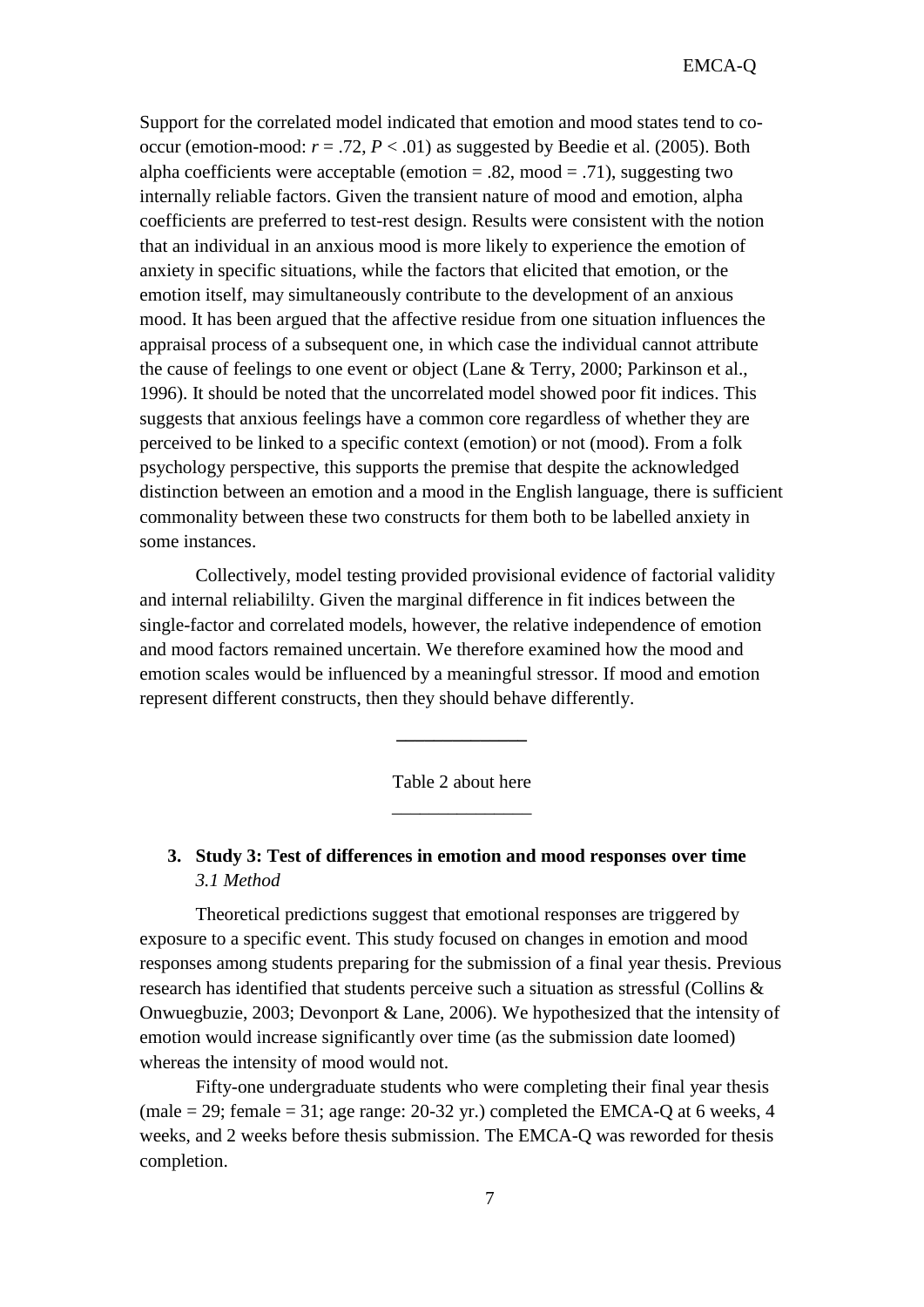#### *4.2 Results and discussion*

Mean emotion and mood responses at three time points leading up to thesis submission are shown in Figure 2. A repeated-measures MANOVA identified a significant main effect for changes in emotion and mood responses over time (Wilks lambda  $_{4,47} = .12, p < .001$ , partial eta<sup>2</sup> = .88). Univariate analyses showed, as hypothesized, that the intensity of emotion increased over time ( $F_{2,100} = 95.12$ ,  $p <$ .001, partial eta<sup>2</sup> = .66) whereas no significant changes in mood responses occurred ( $F$  $_{2,100}$  = 1.92,  $p = .15$ , partial eta<sup>2</sup> = .04). Consistent with theoretical predictions, emotion scores increased at each time point. Paired t-tests identified significant differences between emotion and mood scores at each time point (6 weeks, *t* = 4.29, *p*  $< .001$ ; 4 weeks,  $t = 6.96$ ,  $p < .001$ ; and 2 weeks,  $t = 11.67$ ,  $p < .001$ ).

# \_\_\_\_\_\_\_\_\_\_\_\_\_ Figure 2 here \_\_\_\_\_\_\_\_\_\_\_\_\_

Findings demonstrated that emotions and mood responses, as assessed by the EMCA-Q, varied as hypothesized. Emotional states increased in relation to the impending thesis hand-in date whereas mood states did not. Emotion scores were significantly higher than mood scores at each time point. We suggest that the predominance of emotions indicates that students were cognisant of the perceived causes of these feelings, which is unsurprising given the explicit demands of thesis completion.

In summary, responses to the EMCA-Q demonstrated meaningful differences in emotion and mood responses in the weeks leading up to thesis hand-in. Given that participants' responses were consistent with the underlying theory, these findings provide initial evidence of construct validity and demonstrate the potential utility of the EMCA-Q for applied practitioners. Where intense emotions are evidenced, the cause of feelings is known. In such circumstances, practitioners could counsel individuals to direct their coping efforts towards managing the situation in addition to self-regulation. Where the cause of feelings remains unknown, mood enhancement strategies centered on self-regulation can be advocated and supported (Gross & John, 2003).

#### **4. General discussion**

It is evident from even a cursory review of the scientific literature that most psychologists believe there is a difference between an emotion and a mood (e.g., Baumeister, Vohs, DeWall, & Zhang, 2007; Ruys & Stapel, 2008). Empirical evidence that laypeople similarly differentiate emotions from moods is also available in the literature (Beedie et al., 2005). However, such differences are problematic to implement in practice due to the substantial phenomenological and linguistic overlap between the two constructs. Thus, the issue of establishing whether an episode of anxiety, anger or depression is an emotion or a mood is rarely addressed explicitly in psychological research.

Researchers often define a feeling state as an "emotion" or a "mood" but rarely describe their rationale for doing so. The present results showed that the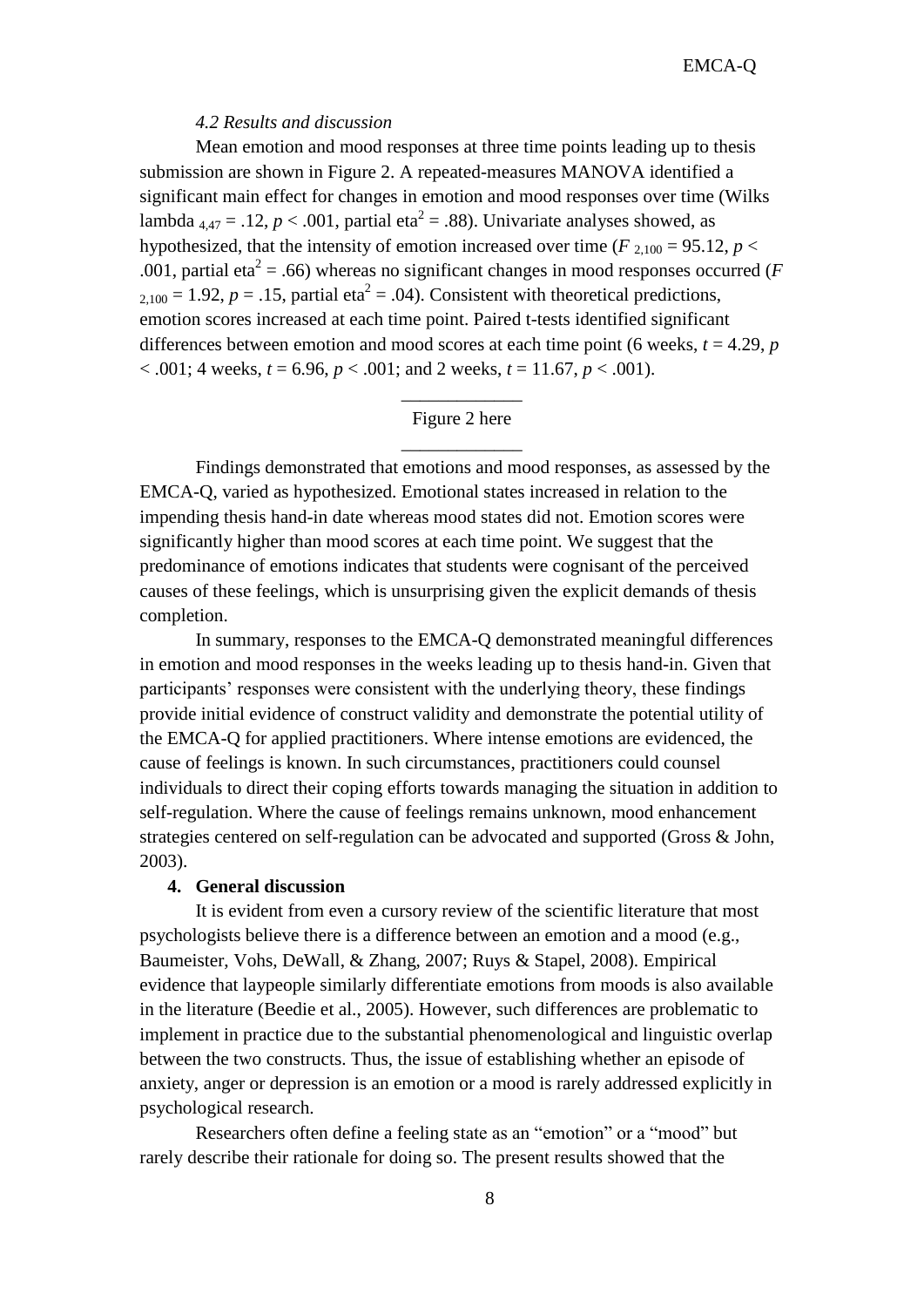constructs of emotion and mood can be distinguished empirically via self-report. This distinction was achieved by first conceptualizing emotion and mood as subjective context-dependent states. Given the varying conceptualizations of emotion and mood in the literature, however, we acknowledge that our distinction will not be universally accepted.

Our test construction process began with an empirical investigation of the factors that might distinguish emotion from mood (Beedie et al., 2005), followed by a philosophical enquiry into the nature of these factors (Beedie, 2007). Next, we utilized rigorous test development procedures to ensure content validity of the EMCA-Q, after which we used confirmatory factor analysis to demonstrate factorial validity in two independent samples. Finally, we demonstrated that EMCA-Q show adequate test-retest reliability in situations when emotion and mood factors behave differently in relation to a stressor. Taken collectively, we have provided initial evidence of construct validity, whilst acknowledging that scale validation is an ongoing process (Murphy & Davidshofer, 1998) and tests of criterion validity have yet to be conducted.

We propose two significant implications of our findings. First, we have demonstrated that when assessing anxiety, it is important to be aware that it can be intentional (i.e., one can be anxious *about* something), or non-intentional (i.e., one can anxious about nothing in particular and seemingly for no particular reason). Logically, the fact that intentional and non-intentional anxiety can be distinguished by the person experiencing them suggests that intentional and non-intentional anxiety are indeed two different constructs; what are commonly termed emotion and mood. Hence, questionnaires with single-word descriptors cannot reliably distinguish emotion from mood. Although emotion-mood distinctions may not be important in some settings, a self-report measure that fails to indicate the degree to which anxiety is intentional or non-intentional may not allow a researcher to make a valid measurement nor a practitioner to make a practically useful diagnosis.

The second, and perhaps more significant, implication of our findings is that our empirical differentiation of emotion from mood should encourage researchers and practitioners working within the affective domain to use the terms with greater precision, in keeping with the scientific ethos that underlies the study of human behavior. For example, when a technique is described as a mood induction, it should describe the induction of a non-intentional and diffuse state. If the subject is both aware of the cause and the object of the induced state, it is almost certainly an emotion induction rather than a mood induction and should be referred to accordingly. Similarly, when discussing pre-competition emotions, authors should ensure they are describing intentional states related to the upcoming competition, not feelings that may relate to ongoing existential issues unrelated to the competition. Only by using terms with precision will many of the inconsistencies in emotion and mood research be clarified. In fact, it is hoped that the findings of the present study will encourage the re-appraisal of several consistently contradictory areas of research, such as mood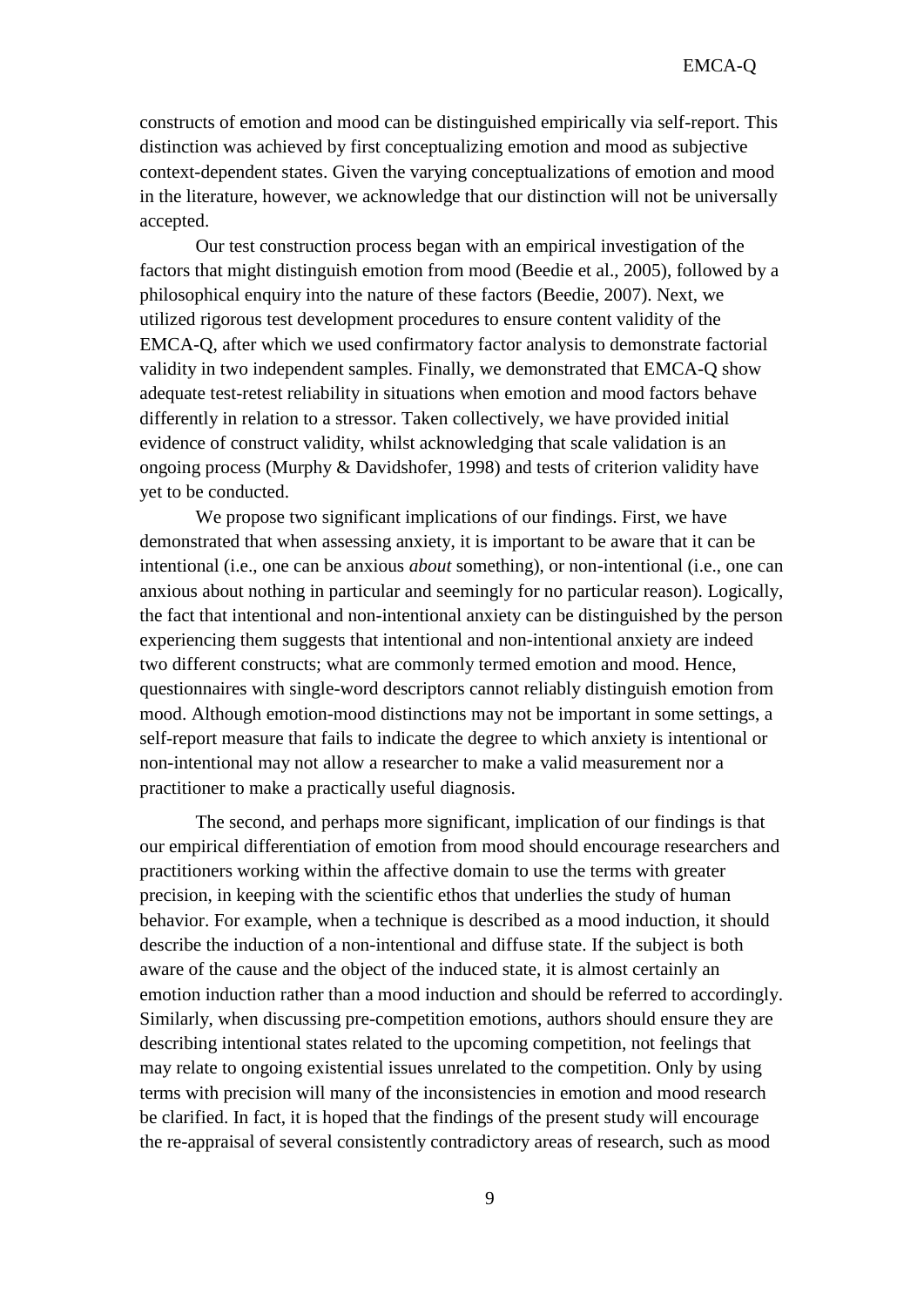and memory and mood and sports performance, where the moods in question may be contaminated by, or in fact be, emotions.

It is important to balance the contribution of our findings by acknowledging some limitations of the three studies presented. Firstly, self-reports of anxiety assume that people have the capability and desire to describe accurately how they are feeling. Although this assumption may not always hold true, with current technologies, selfreport provides the only access to the subjective processes under investigation. We acknowledge, however, that greater efforts could have been made to control for response bias, particularly in study 3. Secondly, sample sizes for the confirmatory factor analysis studies were relatively small, limiting the generalizability of the findings back to the population from which they were drawn. Thirdly, we focused exclusively on anxiety and, although this is a useful starting point, it is too early to suggest that emotion and mood distinctions could be identified for other constructs. Fourthly, the validation process would have benefitted from a test-retest design in which no changes in anxiety were expected. Fifthly, a concurrent validity study would elucidate how anxious mood and emotion relate to constructs whose validity has been already established. We suggest that attempting to address the limitations should be a priority for future investigations.

In conclusion, one particular distinguishing criterion, subjective context, was chosen by which to differentiate emotion from mood. Although results provide provisional support for the validity of the EMCA-Q, we acknowledge that future research is needed. Such research might continue to validate the EMCA-Q or approach the question of how to distinguish mood from emotion from a different starting point. The choice of the subjective context was the result of a logical reasoning process (see Beedie, 2007) but other equally valid approaches may be possible. We hope that future research addressing emotion-mood distinctions may open the door to alternative models. In such cases, the EMCA-Q or a similar questionnaire might serve in the role of a manipulation check or a means of crossvalidation for researchers seeking to distinguish emotion from mood via, for example, neurological or biochemical indices.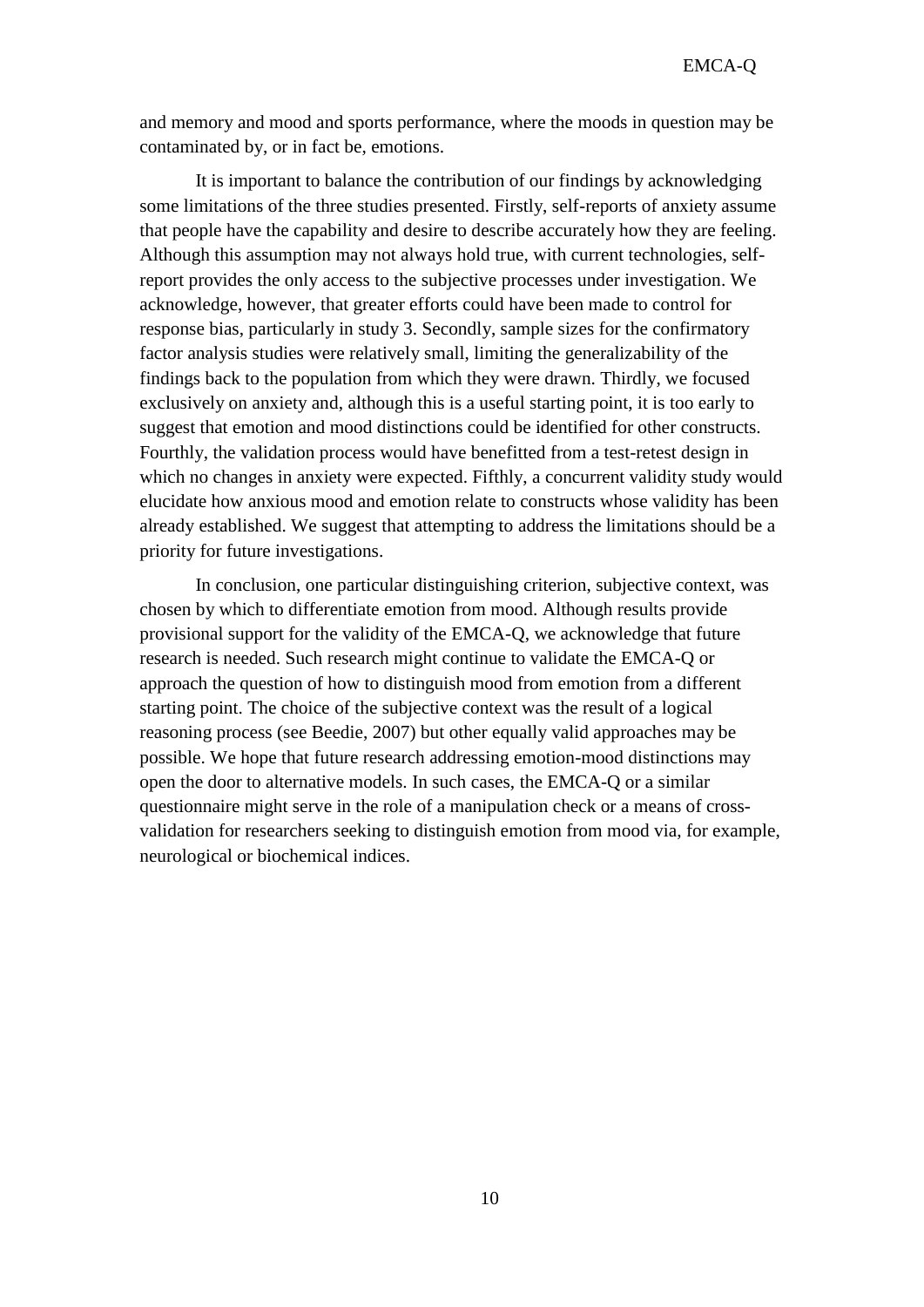#### References

- Baumeister, R. F., Vohs, K. D., DeWall, C. N., & Zhang, L. (2007). How emotion shapes behavior: Feedback, anticipation, and reflection, rather than direct causation. *Personality and Social Psychology Review, 11*, 167-203.
- Beedie, C. J. (2007). In search of empirical distinctions between emotion and mood: A subjective contextual model. In A. M. Lane (Ed.). *Mood and human performance: Conceptual, measurement, and applied issues* (pp. 63-88). Nova Science Publishers, New York.
- Beedie, C. J., Terry, P. C., & Lane, A. M. (2005). Distinctions between emotion and mood. *Cognition and Emotion, 19,* 847-878.
- Clore, G. L. (1994). Why emotions are never unconscious. In P. Ekman & R. J. Davidson. (Eds.), *The nature of emotion* (pp. 285-290). Oxford: Oxford University Press.
- Collins, K. M. T., & Onwuegbuzie, A. J. (2003). Study coping and examination taking coping strategies: The role of learning modalities among female graduate students. *Personality and Individual Differences, 35*, 1021-1032
- Colman, A. M. (2001). Intentionality. In *Oxford dictionary of psychology* (pp. 369- 370). Oxford, UK: Oxford University Press.
- Devonport, T. J., & Lane, A. M. (2006). Cognitive appraisal of dissertation stress among undergraduate students. *Psychological Record, 56,* 259-266.
- Ekman, P., & Davidson, R. J. (1994). Afterword: What is the relation between emotion and memory? In P. Ekman & R. J. Davidson (Eds.), *The nature of emotion* (pp. 316-318). Oxford: Oxford University Press.
- Gross, J. J., & John, O. P. (2003). Individual differences in two emotion regulation processes: Implications for affect, relationships, and well-being. *Journal of Personality and Social Psychology, 85*, 348-362.
- Hanin, Y. L., & Syrjä, P. (1996). Predicted, actual, and recalled affect in Olympiclevel soccer players: Idiographic assessment on individualised scales. *Journal of Sport & Exercise Psychology, 18,* 325-335.
- Hu, L., & Bentler, P. M. (1999). Cutoff criteria for fit indexes in covariance structure analysis: Conventional criteria versus new alternatives. *Structural Equation Modelling, 6,* 1-55.
- Jones, M. V., Lane, A. M., Bray, S. R., Uphill, M., & Catlin, J. (2005). Development of the Sport Emotions Questionnaire. *Journal of Sport & Exercise Psychology, 27*, 407-431.
- Lane, A. M., & Terry, P. C. (2000). The nature of mood: Development of a conceptual model with a focus on depression. *Journal of Applied Sport Psychology, 12*, 16-33.
- Matthews, G., Jones, D. M., & Chamberlain, A. G. (1990). Refining the measurement of mood: The UWIST Mood Adjective Checklist. *British Journal of Psychology, 81,* 17-42.
- Murphy, K. R., & Davidshofer, C. O. (1998). *Psychological testing: Principles and applications.* Upper Saddle River, NJ: Prentice Hall.